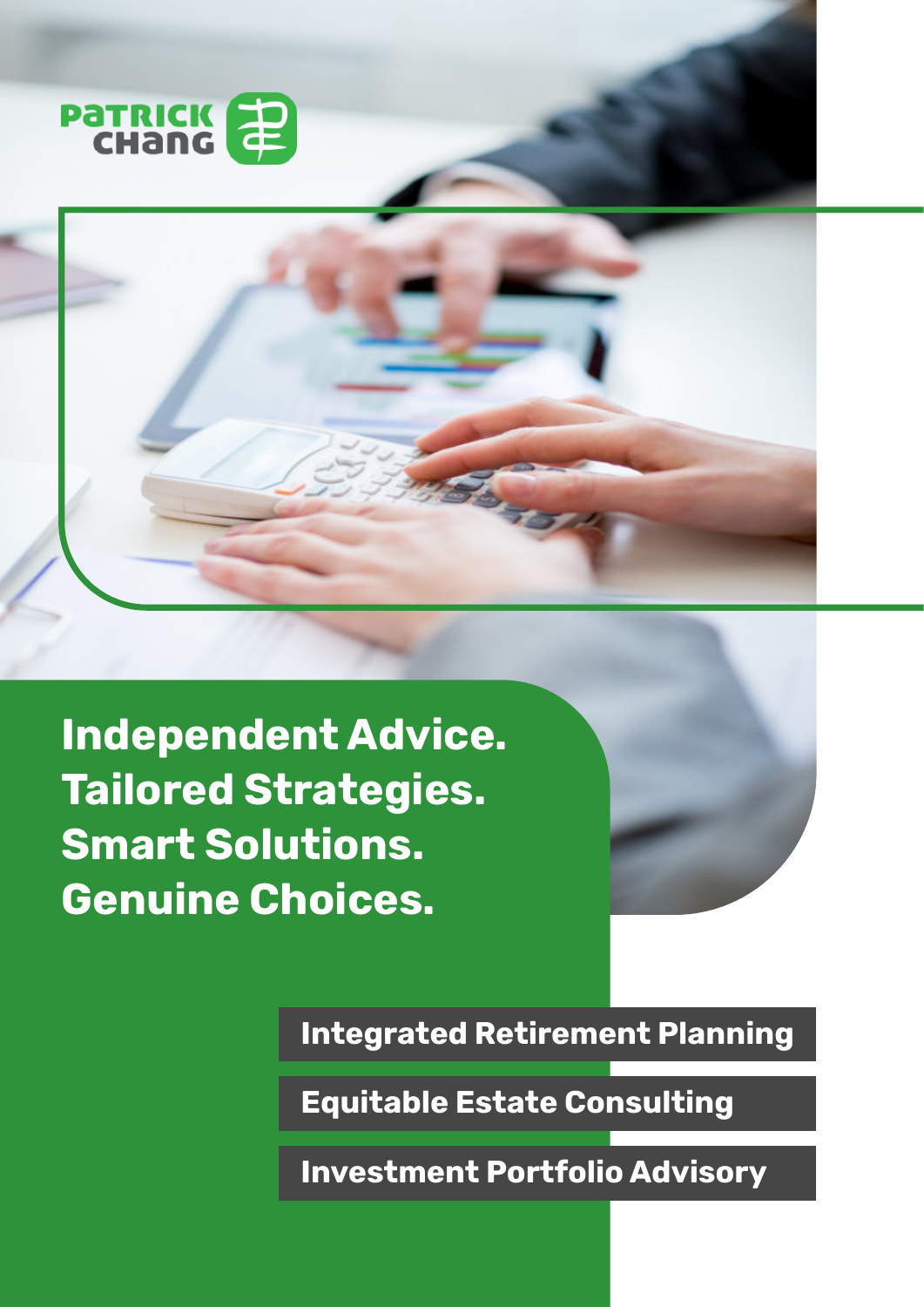### **Financial security is an important aspect of every human's life. Having a rock-solid recession-proof financial plan is one of the most important achievements anyone can have in their lives.**



The on-top-of-the-world feeling and the ability to sleep like a baby at night knowing that:

- You are debt-free and on your way to financial freedom,
- You have a solid financial plan that guarantees your kids and spouse will be well taken care of when you pass on,
- You can retire early, travel the world and live the life of your dreams with unending passive flow of income in retirement,
- You will remain financially stable for the rest of your life even if you lose your source of income today.

While the above list is the perfect place to be, 95% of the people find it hard to meet that status because:

**They don't have a solid financial plan that serves as a roadmap to get them a financially secured life and a future free of financial stress.**

Which in turn cause them to:

- � Experience constant sleepless nights and panic attack,
- � Remain heavily in debt with no clear fast way to get out of it,
- Work way into old age dreading retirement because there's no clear plan for it,
- Live from paycheck to paycheck with no savings or adequate investment portfolio to serve as a nest egg,
- Get knocked off balance by unexpected life circumstances like job loss, divorce or critical illnesses.

If any of the above descriptions describe your current situation. If you don't feel safe and secure with your current financial trajectory, to be honest, it's not your fault.

**In our fast-paced world with so much demand on our time, it can be hard to find the time to sit for hours or even days to plan your finances properly.**

More so, mastering personal finance is a long and arduous journey. It requires months or even years of research and study to be able to make an informed decision and come up with the correct financial plan that will guarantee a future free of financial stress.

However, it doesn't have to be so.

# **There's a better way Secret of the 5%**

Why go through the troubles or jeopardize your financial future when you can simply leverage the **secret the top 5% use** to get their finances in order and create wealth that outlives them.

That is, leveraging on the years of experience of a tested and trusted Certified Financial Planning expert with a track record, working with you to help you:

*Access your financial situation, understanding the kind of financial life you want right now and in the future and help you set up actionable plans to get you there.*

*Keep you accountable and help you plug the holes that are draining your money so you can have more savings, invest more and build a solid wall around your future, which nothing can get through – not even a recession or pandemic.*

- � Help you devise a plan to get you out of debt with no stress and put you on the track of financial stability and freedom,
- � Analyze your personality and risk tolerance and help you come up with an investment plan that will guarantee you always get the best available ROI,
- � Help you do the math on how much you need to live the life of your dreams in retirement, advise you on how much you need to be saving and a roadmap to hit that goal,
- � Ensure your investments are adequately transferred and your wealth and properties are distributed according to the way you want it when you pass on.

**These and more are what I help my clients achieve, be it an individual or a business.**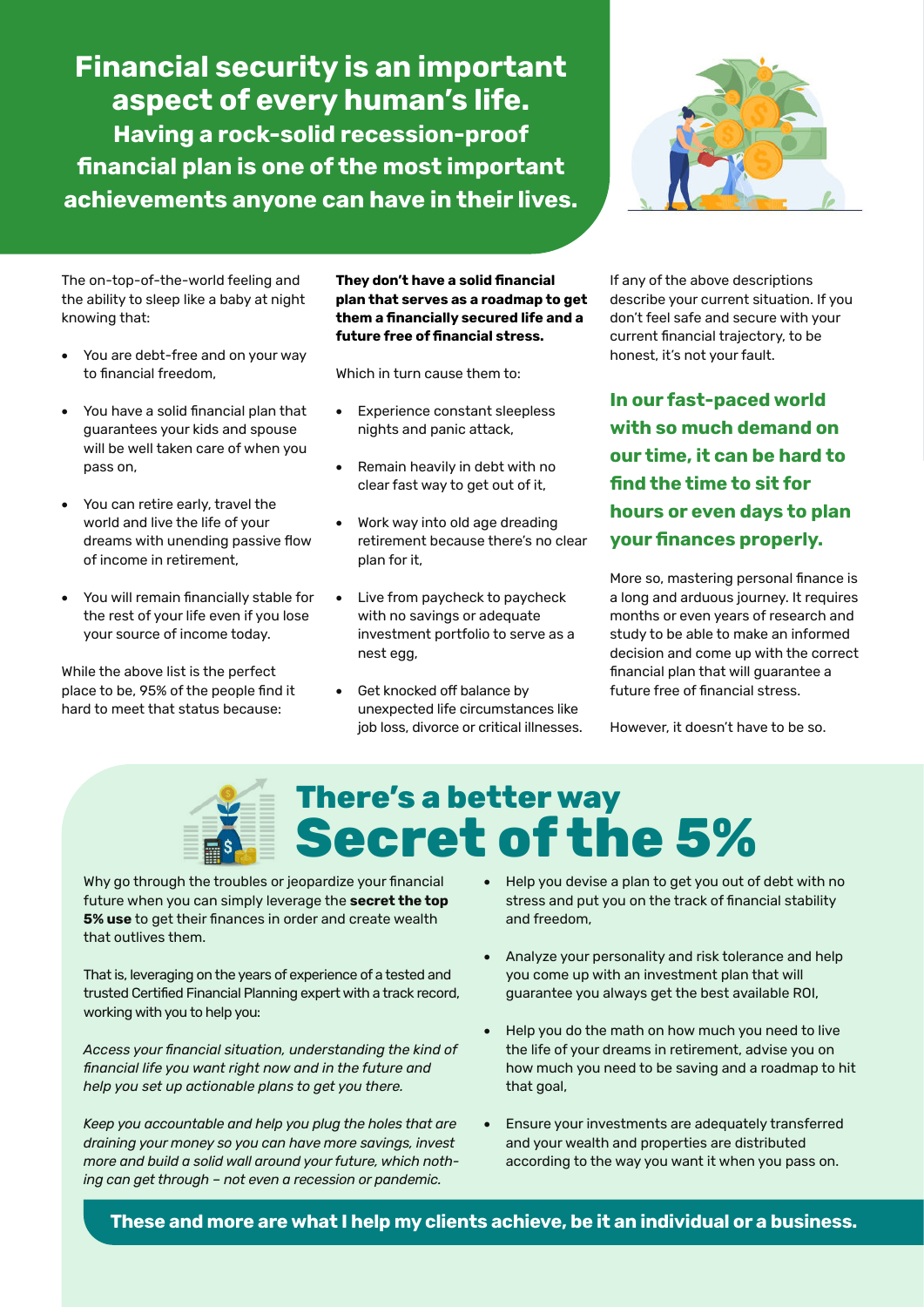

I own the trademark M|A|P|P|ED® system, which is a financial literacy framework, aimed at assisting individuals and businesses in drafting out a comprehensive financial plan, so that they themselves, their families & their businesses can have their future financially secured.

I am also a certified trainer & have conducted talks, seminars and workshops on M|A|P|P|ED® & other relevant financial topics, at government agencies, social enterprises, as well as organization events. These corporations include SingTel, Ascendas-Singbridge, Singapore Prison services, Tampines Central CC, etc.

I was interviewed by highly reputable stations, including CNA938, MoneyFM893 and Capital958, 城市频道.

I have also written commentaries for renowned CNA website and did a Podcast for CNA Asia Business First, sharing my thoughts, opinions, and views on various financial matter.

I was featured in Empirics Asia, and is 1 of the 7 contributors to the 'Saving for 100: Funding Longevity in a time of uncertainty' whitepaper, an Economist Intelligence Unit Report.



**I am Patrick Chang, IBFA, CFP®, ChFC®/S, AEPP®, BCom (Double Majors - Curtin University), MBA (University of Adelaide).** 

**I have 13 years experience as a Financial Advisory Practitioner, and have helped numerous individuals to attain Financial Adequacy, Financial Independence and Financial Abundance.**



I'm also the author of 'The A to Z Guide To Retirement Planning', where I used 26 letters of the alphabet to share 26 retirement-related issues, educating the readers on the importance of a holistic retirement plan.

I created 'Affluent®', the wealth management card game, with the single & simple purpose of providing financial education, improving financial literacy level, but does it in a more entertaining manner, which I termed – *Edutainment*.

After playing the game, players will learn:

- � The importance of wealth accumulation & preservation, so as to achieve their financial dreams, in a fun, interactive & risk-free environment, while simultaneously,
- Bringing their financial literacy to a higher level of appreciation & understanding.

### **For the past 12 years, I've helped many individuals and businesses, reach their financial goals and build an unshakable wall around their future.**

This was achieved by advising them and helping them come up with rock-solid financial and investment plans that fit their unique circumstances and concerns through the application of customized Financial Portfolio Analysis.